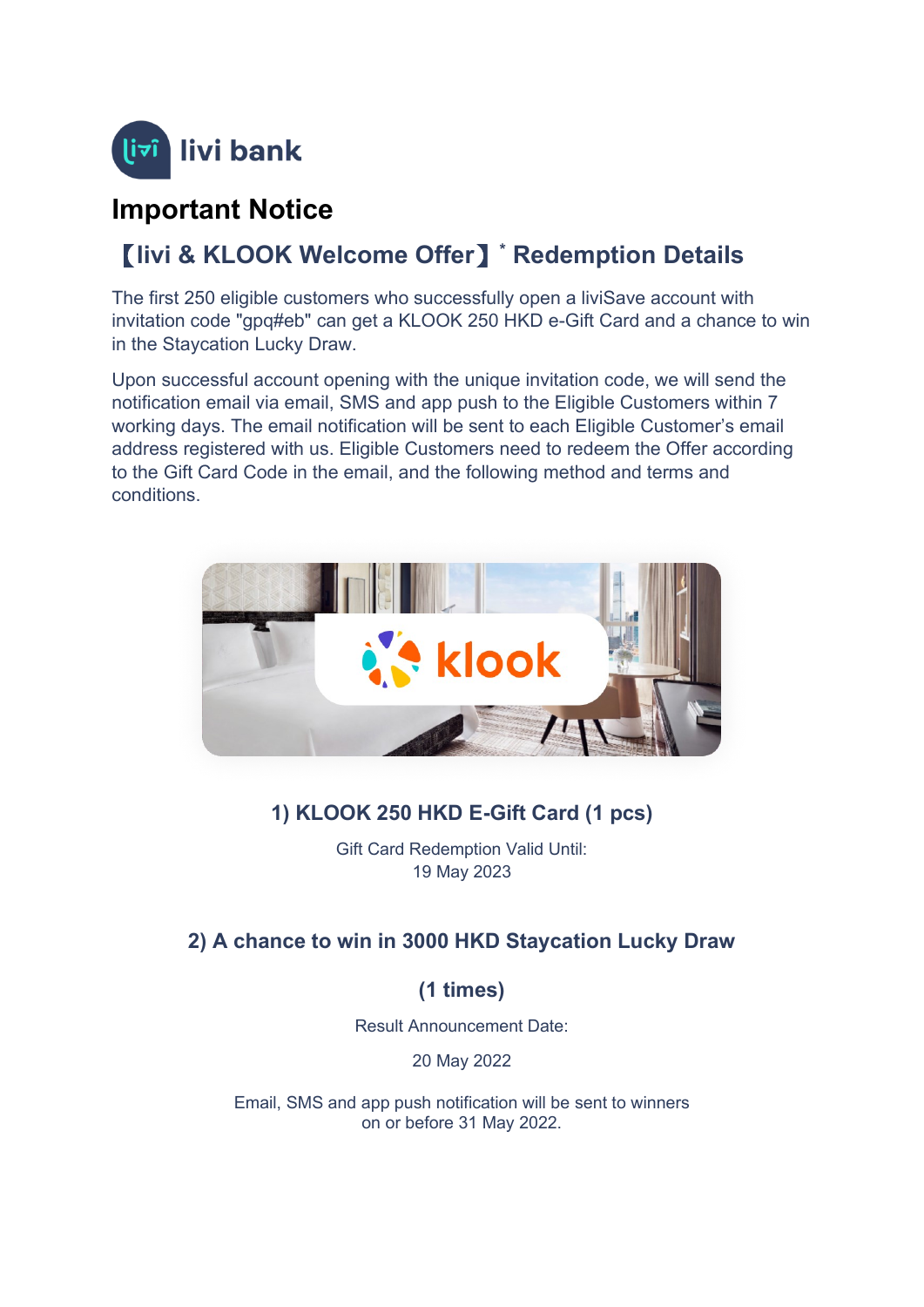#### **Redemption Process:**

- 1. Please register and login in KLOOK website http://www.klook.com/en-HK/klook-gift-card/
- 2. Go to My Account > KLOOK Gift Cards > Redeem a card
- 3. Enter your Gift Card Code shown in the notification email to redeem your Prize
- 4. Select packages/tickets on the KLOOK platform to enjoy discounts

### **Terms and Conditions:**

- 1. This reward is valid for redemption from now until 19 May 2023.
- 2. Customers can redeem KLOOK 250 HKD E-Gift Card (1pcs).
- 3. The Gift Card code in the notification email can be used for reward redemption once only.
- 4. This Offer is non-refundable and non-transferable; any unused balance will be forfeited.
- 5. We reserve the right to replace the Offer with any alternative gift without prior notice, and the value and nature of the prize/reward may be different from those of the original prizes/rewards.
- 6. We have the right to suspend, terminate, revise or substitute the granting of the Lucky Draw and/or the Offer at our discretion without prior notice.
- 7. livi bank reserves the right to amend these terms and conditions as well as to vary or terminate the offers without prior notice.
- 8. In case of disputes, the decision of livi bank shall be final.

### **KLOOK Gift Card – Terms & Conditions:**

- 1. All Gift Cards are issued by KLOOK Travel Technology Limited ("KLOOK").
- 2. By purchasing a Gift Card, you agree to be bound by these Gift Card Terms & Conditions and KLOOK's General Terms of Use and Privacy Policy, as may be amended or modified from time to time at KLOOK's